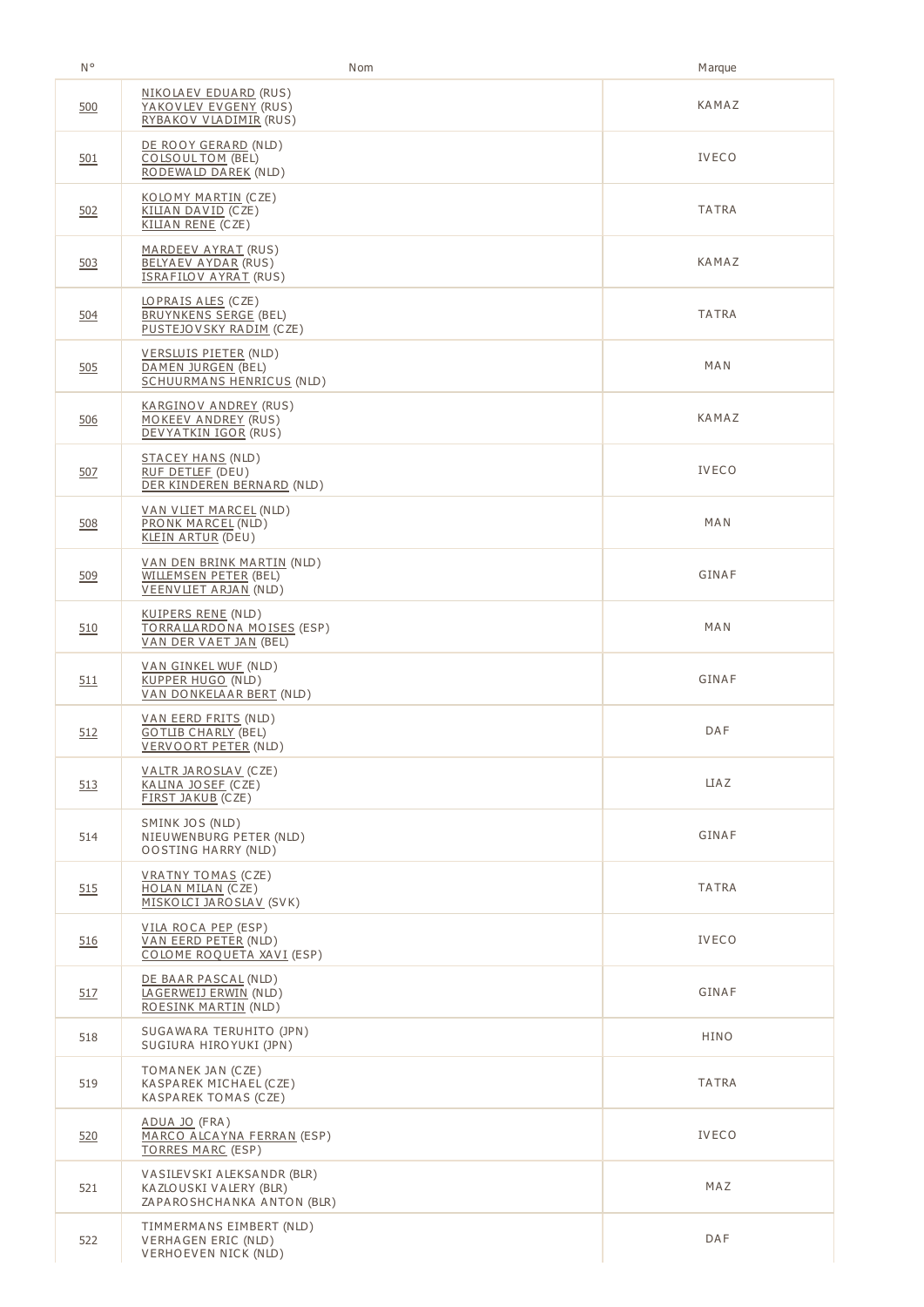| 523 | ELFRINK JOHAN (NLD)<br>BEEFTINK EDDIE (NLD)                                             | MERCEDES     |
|-----|-----------------------------------------------------------------------------------------|--------------|
| 525 | VILDMAN VLASTIMIL (CZE)<br>MACIK MARTIN (CZE)<br>MRKVA MICHAL (CZE)                     | <b>LIAZ</b>  |
| 526 | <u>LAMMERS JAN</u> (NLD)<br>BLANKESPOOR ROELOF (NLD)<br>DE BOIS THOMAS (NLD)            | GINAF        |
| 527 | JUVANTENY JORDI (ESP)<br><b>GONZALEZ CARPI ENRIC (ESP)</b><br>CRIADO JOSE LUIS (ESP)    | MAN          |
| 528 | VERHEYDEN PAUL (BEL)<br>VAN LIMPT ANTON (NLD)<br>KEYSERS KURT (BEL)                     | DAF          |
| 529 | VIAZOVICH SIARHEI (BLR)<br>VIKHRENKA DZMITRY (BLR)<br>NEVIAROVICH ALIAKSEI (BLR)        | MAZ          |
| 530 | BEHRINGER MATHIAS (DEU)<br>SCHRODER JÜRGEN (DEU)<br>KARG MICHAEL (DEU)                  | MAN          |
| 531 | BAUERLE KLAUS (DEU)<br>BAUMANN MICHAEL (DEU)<br>CARITA DE JESUS VITOR DINIS (QAT)       | MAN          |
| 532 | <u>SUGAWARA YOSHIMASA</u> (JPN)<br>HAMURA KATSUMI (JPN)                                 | HINO         |
| 533 | DEL ZOTTO GERARDO (ARG)<br>MEMI ANDRES (ARG)<br><b>AGUIRRE PATRICIO (ARG)</b>           | MAN          |
| 534 | ROTSAERT STEVEN (BEL)<br>DENDOOVEN DIRK (BEL)<br><b>BELL PETRUS (NLD)</b>               | MAN          |
| 535 | SCHOONES AART (NLD)<br>SCHOONES GERT JAN (NLD)<br>VAN DER DONK ENRICO (NLD)             | DAF          |
| 536 | SZUSTKOWSKI ROBERT JAN (POL)<br>KAZBERUK JAROSLAV (POL)<br>SKROBANEK FILIP (CZE)        | <b>TATRA</b> |
| 538 | <u>GERMANO ANDRES</u> (ARG)<br>CAMARA DANIEL (ESP)<br><b>GERMANO ESTEBAN (ARG)</b>      | MERCEDES     |
| 539 | <b>BLOM PIERRE (NLD)</b><br>SCHOO JEFFREY (NLD)<br>VAN HERPEN MICHEL (NLD)              | TATRA        |
| 540 | VAN DEN HEUVEL MAURIK (NLD)<br>DERKS JACK (NLD)<br>VAN DEN WIJNGAARD ANDRE (NLD)        | DAF          |
| 541 | KOOLEN KEES (NLD)<br>VAN UDEN GIJSBERT GOZEWIJN (NLD)<br>VAN DEN GOORBERGH JURGEN (NLD) | GINAF        |
| 542 | ARDAVICIUS ARTUR (KAZ)<br>NIKIZHEV ALEXEY (KAZ)<br>KAPLANEK RADIM (CZE)                 | <b>TATRA</b> |
| 543 | INGELS DAVE (BEL)<br>RAES BENNY (BEL)<br>DEWULF YVES (BEL)                              | MAN          |
| 544 | BARAN GRZEGORZ (POL)<br>GROT PAWEL (POL)<br>JACHACY ROBERT (POL)                        | MAN          |
| 545 | SHIBALOV ANTON (RUS)<br>AMATYCH ROBERT (RUS)<br>KHISAMIEV ALMAZ (RUS)                   | KAMAZ        |
| 546 | OFFRINGA KORNELIS (NLD)<br>VAN EIKEREN MIKE (NLD)<br>ZO ETA ERT WERNER (BEL)            | GINAF        |
| 547 | VAN DE LAAR FRIED (NLD)<br>VAN DE LAAR JAN (NLD)<br>MARCEL HUIGEVOORT (NLD)             | DAF          |
| 548 | BROUWERS JACK (NLD)<br>VAN DE BOR JAN (NLD)                                             | GINAF        |